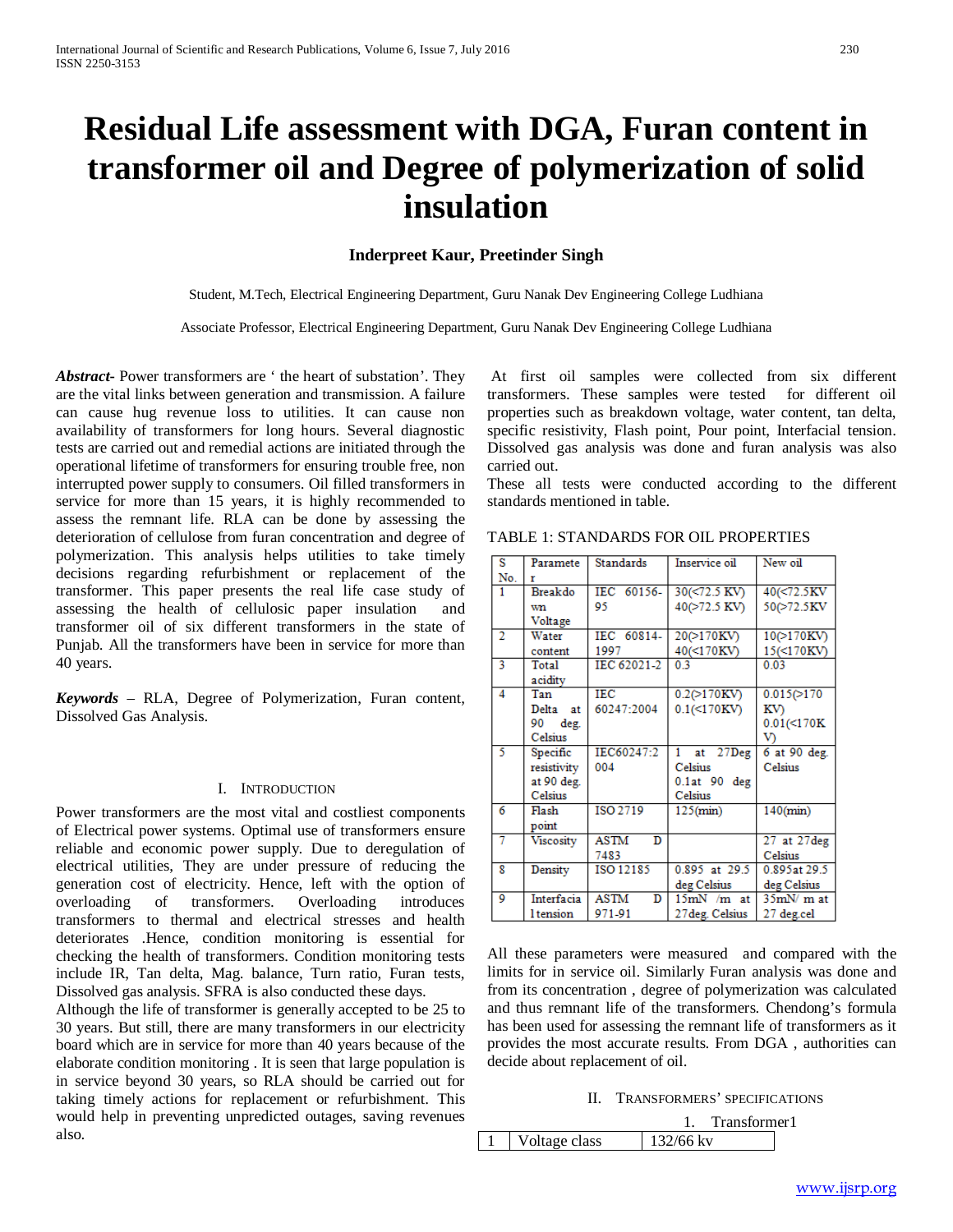|   | Capacity | 40/50 MVA        |
|---|----------|------------------|
| 3 | Cooling  | <b>ONAN/ONAF</b> |
|   | Make     | <b>HEL</b>       |
| 5 | YOM      | 1974             |
| 6 | Oil type | Naptha based     |
|   | Age      | 42 years         |

Transformer oil was replaced in 2000 and 2008. But there were some irregularities in the DGA patterns of the oil since last few months.

|                |                      | 2. Transformer2  |  |
|----------------|----------------------|------------------|--|
|                | Capacity             | 12.5 MVA         |  |
| $\mathfrak{D}$ | <b>Voltage Class</b> | 132/66 KV        |  |
| 3              | Make                 | Westing house    |  |
|                | YOM                  | 1975             |  |
| 5              | Cooling              | <b>ONAN/ONAF</b> |  |
|                | Oil type             | Naptha           |  |
|                | ge                   | 41 Years         |  |

|                             |                      | 3. Transformer 3 |  |
|-----------------------------|----------------------|------------------|--|
|                             | Capacity             | 20MVA            |  |
| $\mathcal{D}_{\mathcal{L}}$ | <b>Voltage Class</b> | 132/11 KV        |  |
| 3                           | Make                 | <b>NGEF</b>      |  |
|                             | YOM                  | 1973             |  |
| 5                           | Cooling              | <b>ONAN</b>      |  |
|                             | Oil Type             | Naptha           |  |
|                             | <b>sge</b>           | 43 Years         |  |

|                |                      | Transformer 4    |  |
|----------------|----------------------|------------------|--|
|                | Capacity             | 12.5 MVA         |  |
| $\overline{2}$ | <b>Voltage Class</b> | 132/11 KV        |  |
| 3              | Make                 | <b>TELK</b>      |  |
| $\overline{4}$ | YOM                  | 1974             |  |
| 5              | Cooling              | <b>ONAN/ONAF</b> |  |
| 6              | Oil type             | Naptha           |  |
|                | <sub>1</sub> ge      | 42 Years         |  |

|                          |                      | Transformer 5    |  |
|--------------------------|----------------------|------------------|--|
|                          | Capacity             | <b>20 MVA</b>    |  |
| 2                        | <b>Voltage Class</b> | 132/11 KV        |  |
| $\overline{3}$           | Make                 | <b>TELK</b>      |  |
| $\overline{\mathcal{L}}$ | YOM                  | 1974             |  |
| 5                        | Cooling              | <b>ONAN/ONAF</b> |  |
| 6                        | Oil type             | Naptha           |  |
| 7                        | Age                  |                  |  |

|                |                      | 6. Transformer 6 |  |
|----------------|----------------------|------------------|--|
|                | Capacity             | <b>20 MVA</b>    |  |
| $\overline{2}$ | <b>Voltage Class</b> | 132/66 KV        |  |
| 3              | Make                 | <b>NGEF</b>      |  |
|                | YOM                  | 1973             |  |
| 5              | Cooling              | <b>ONAN/ONAF</b> |  |
|                | Oil type             | Naptha           |  |
|                | Age                  | 43               |  |

Tests for oil properties, DGA ,Furan were conducted according to the standards mentioned in table 1.Furan tests decides the retirement of transformer ,also promising test as it needs only oil samples and transformer can stay online and ageing can be predicted.

TABLE8: OILREPORTS

| s<br>N<br>Ο.   | PARAMET<br>ER                             | TR 1         | TR <sub>2</sub> | TR3         | TR4          | TR 5         | TR 6         |
|----------------|-------------------------------------------|--------------|-----------------|-------------|--------------|--------------|--------------|
| 1              | <b>BREAKDO</b><br>WN<br><b>VOLTAGE</b>    | 51.7         | 24.7            | 12.5        | 72.6         | 44.3         | 58.9         |
| $\overline{2}$ | <b>WATER</b><br><b>CONTENT</b>            | 26.4         | 37.6            | 73.2        | 13.9         | 23.1         | 18           |
| 3              | TOTAL<br><b>ACIDITY</b>                   | 0.0236<br>7  | 0.0432<br>7     | 0.043<br>27 | 0.0154<br>0  | 0.0105<br>6  | 0.0092<br>1  |
| 4              | TAN<br><b>DELTA</b>                       | 0.0590<br>12 | 0.0445<br>58    | 0.098<br>66 | 0.0416<br>66 | 0.0373<br>15 | 0.0240<br>45 |
| 5              | SP.<br><b>RESISTAN</b><br>CЕ              | 0.3          | 0.5             | 0.255       | 0.587        | 0.6          | 0.988        |
| 6              | FLASH<br>POINT                            | 149          | 147             | 149         | 145          | 151          | 151          |
| 7              | <b>VISCOSITY</b>                          | NT           | NT              | NT          | ΝT           | NT           | NT           |
| 8              | <b>POUR</b><br>POINT                      | NT           | ΝT              | ΝT          | ΝT           | NT           | NΤ           |
| 9              | <b>INTERFACI</b><br>AL.<br><b>TENSION</b> | 11.70        | 08.77           | 10.37       | 18.98        | 12.19        | 12.48        |

TABLE 9 : DGA TESTS REPORTS ARE AS FOLLOWS:

| S<br>NO. | <b>DGA</b><br><b>TEST</b> | TR <sub>1</sub> | TR <sub>2</sub> | TR <sub>3</sub> | TR <sub>4</sub> | TR <sub>5</sub> | TR <sub>6</sub> | MAX. |
|----------|---------------------------|-----------------|-----------------|-----------------|-----------------|-----------------|-----------------|------|
| ı        | н2                        | 72              | 48              | 3712            | <b>NIL</b>      | 313             | 82              | 100  |
| 2        | CO <sub>2</sub>           | 1962            | 1340            | 2387            | 2367            | 2924            | 3483            | 2500 |
| 3        | CO                        | 265             | 75              | 39              | 185             | 275             | 335             | 350  |
| 4        | C2H4                      | 6               | 2               | 4               | 14              | 16              | 98              | 50   |
| 5        | C2H6                      | 18              | 28              | 18              | 27              | 28              | 36              | 65   |
| 6        | CH <sub>4</sub>           | 7               | 3               | 10              | 10              | 13              | 9               | 120  |
| 7        | C2H2                      | <b>NIL</b>      | <b>NIL</b>      | <b>NIL</b>      | <b>NIL</b>      | <b>NIL</b>      | <b>NIL</b>      | 1    |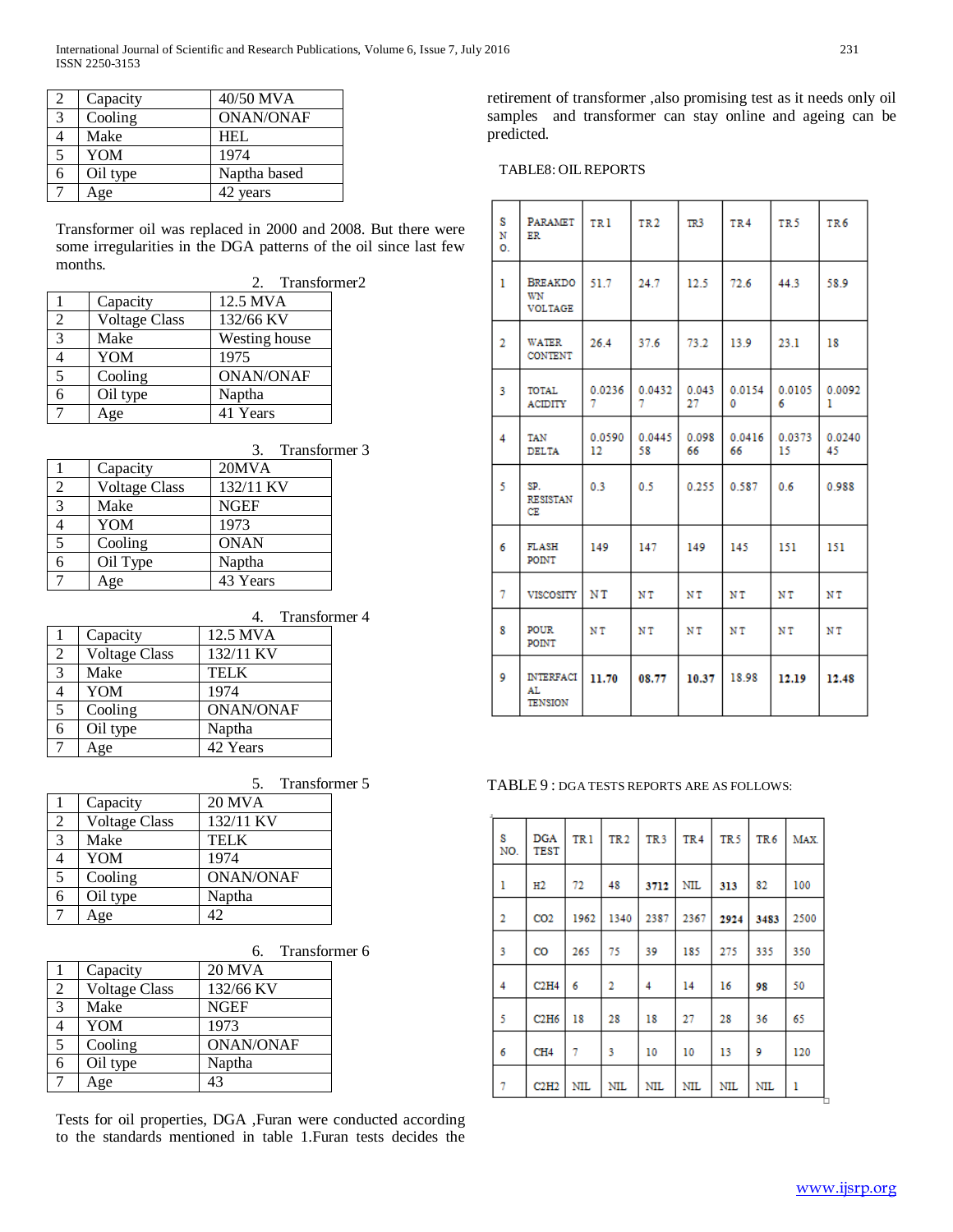TABLE 10 : FURAN REPORTS FOR ALL TRANSFORMERS

| - S            | Name | Jx1        | Tr2    | Tr3   | Tr4   | Tr5   | Tr <sub>6</sub> |
|----------------|------|------------|--------|-------|-------|-------|-----------------|
| No.            |      |            |        |       |       |       |                 |
| 1              | 5H2F | 1.126      | 0.042  | 0.068 | 0.012 | 0.000 | 0.027           |
| $\overline{2}$ | 2FAL | 0.045      | 0.0976 | 1.122 | 0.416 | 0.492 | 0.447           |
| 3              | 2ACF | 0.114      | 0.065  | 0.092 | 0.057 | 0.000 | 0.000           |
| 4              | 5M2F | 0.000      | 0.069  | 0.066 | 0.062 | 0.061 | 0.056           |
|                |      | <b>BDL</b> |        |       |       |       |                 |
|                |      | 1.285      | 1.153  | 1.348 | 0.547 | 0.553 | 0.530           |

## III. DISCUSSIONS

#### **A. Transformer 1**,

Oil reports indicates low interfacial tension. Low interfacial tension is an indication of polar contaminants. It may also be an indication of poor compatibility of oil with materials used in transformer. All gases in DGA are within limits.

**Corrective action** is: Replacement or reclamation of oil.

From Furan analysis, Degree of polymerization was calculated as follows:

According to Chendong's formula **DP = (log(2 FAL) – 1.51) / - 0.0035**

**Concentration of 2FAL is 0.045 ppm. DP for this transformer is 816** . Now remaining age percentage is calculated as :

**% Life = 100 \* ( DP – 200)/(1200-200)**

61 percent % life is left.

This transformer is already of 42 years, hence remnant life seems contradictory. Reason for above is that oil replacements in 2000 and 2008.Due to which furans were washed away, hence concentration of 2FAL is remarkably less. As a result, remnant life is shown 61percent.

**B.** Transformer 2,

Oil reports of transformer showed :

- Low Breakdown Voltage indication of presence of contaminants like water or particles
- High Water Content accelerates the deterioration of paper
- Low interfacial tension confirms the presence of polar contaminants

Hence, Oil should be replaced or its reclamation.

Furan analysis of oil shows concentration of 2FAL is 0.976 ppm. According to Chendong's formula **DP = (log(2 FAL) – 1.51) / - 0.0035 = 434**

Values of 2FAL and DP indicates moderate deterioration of the transformer.

**%life = 100 \* ( DP – 200)/(1200-200)**

Hence, 23.4 percent is left.

**C.** Transformer 3

Dark reddish brown colour of oil confirms chemical contaminants and ageing. Low BDV and interfacial tension confirms high moisture level. High concentration of hydrogen indicates Partial discharging.CO2 shows cellulose decomposition. So needs immediate replacement.

From furan, 2FAL is 1.122ppm.It is a clear indication of overheating inside the transformer and cellulosic decomposition. Using Chendong's formula, DP value is 417,extensive deterioration.

Remnant life is **%life = 100 \* ( DP – 200)/(1200-200) = 21 %.**

## **D.** Transformer 4

Dark reddish colour shows sediments. Apart from that, oil is healthy. Furan concentration is 0.416 ppm, DP is 540 means moderate deterioration. Remnant life is 34 percent. Due to previous oil replacements, 2FAL concentration is less. Hence transformer can work for next 10 years.

## **E.** Transformer 5

Low interfacial tension, high water content , high concentration of hydrogen shows polar contaminants and low energy discharges. Low energy discharges are the symptoms of sparking or arcing between bad connections of discs or windings , breakdown of oil , discharges between clamping parts, bushings & tanks, high voltage & ground .Hence authorities were suggested to check for the above and replace the oil as it is heavily deteriorated.

DP is 519 and remnant life is 21 percent.

**F.** Transformer 6

It shows low interfacial tension and high concentration of CO2 and C2H2. Ethylene reflects thermal fault. Hence transformer should be checked for sparking or arcing between bad connections of discs or windings, breakdown of oil, discharges between clamping parts, bushings & tanks, high voltage & ground .

2FAL concentration is 0.447 ppm . DP is 531 and remnant life is 33%.

IV. CONCLUSIONS

On the basis of test reports and our experience, The authors feel that following points should be considered for condition monitoring.

- 1. The approach followed in carrying out measurement of furan content has helped in concluding that transformer oil needs replacement. Replacement can help the transformers to work for many more years.
- 2. Furan content in oil is non invasive test, does not involve taking outage of the transformer. It should be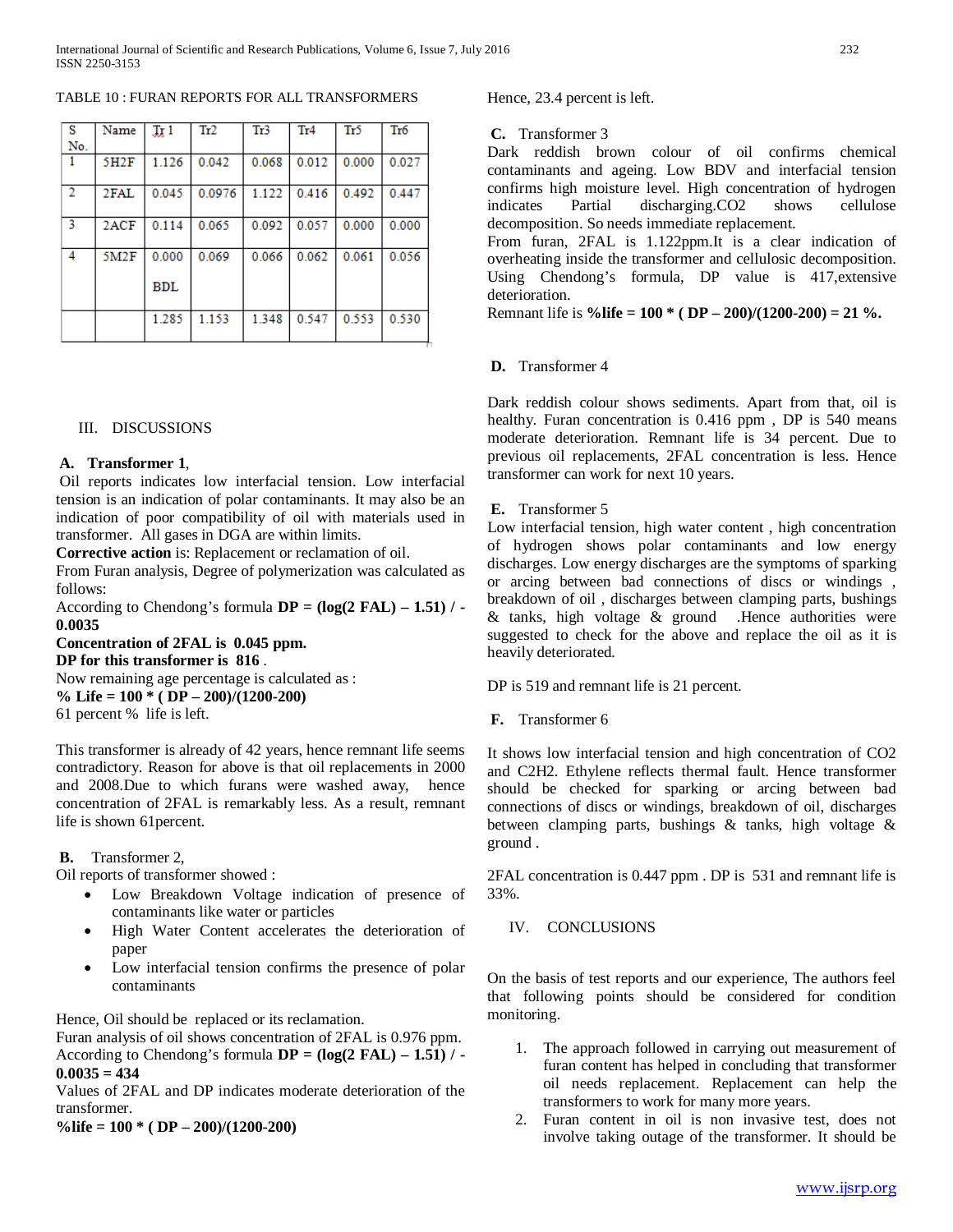monitored for all transformers. The frequency of monitoring depends upon concentration of furan content and rate of rise.

3. Total furan content in oil alone cannot be used for estimating the remnant life. DP test has to be considered for checking the health of transformer.

# REFERENCES

1. Danikas, Michael G. etal (2011) " *Factors affecting the ageing of transformer oil in 150/20 KV transformers*" IEEE International conference on dielectric liquids, Trondheim, pp 1-4

- 2. Dhingra, Arvind etal (2008) " *Condition monitoring of power transformers: A Review*" Transmission and Distribution Conference,Chicago, IL, pp 1-6
- 3. Mehta,Amit Kumar etal (2012) "*Condition Monitoring of insulation systems in power transformers*" International Journal of Computer and Electrical Engineering, Vol. 4,No. 2, pp 149-152
- 4. Patki, Sanjay.G etal (2008) " *Assessing Remnant life of transformer based on Furan Content in Transformer Oil and Degree of Polymerization of Solid insulation*" Fifteenth National Power Systems Conference (NPSC),IIT Bombay.